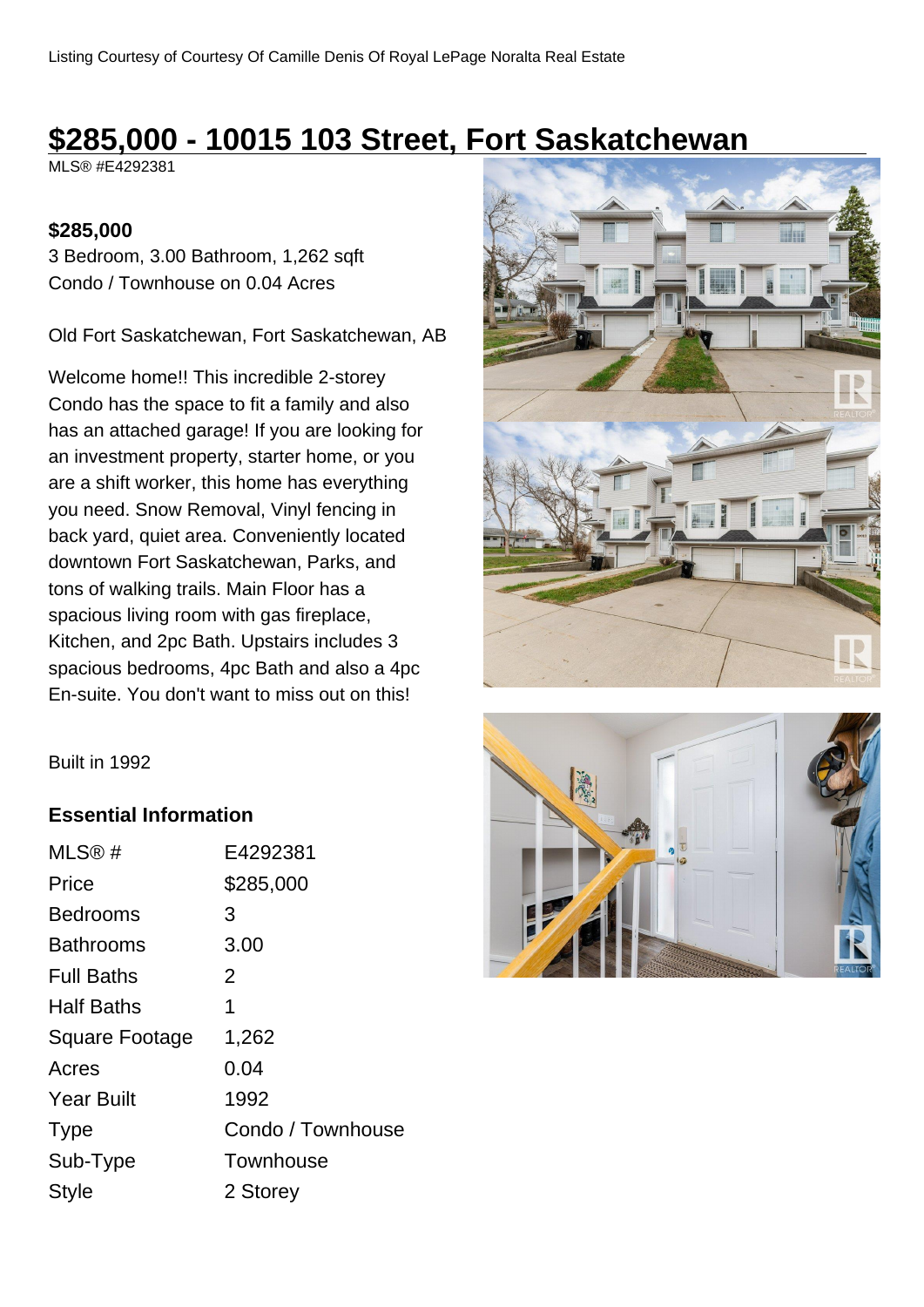## **Community Information**

| Address     | 10015 103 Street         |
|-------------|--------------------------|
| Area        | <b>Fort Saskatchewan</b> |
| Subdivision | Old Fort Saskatchewan    |
| City        | Fort Saskatchewan        |
| County      | <b>ALBERTA</b>           |
| Province    | AB                       |
| Postal Code | <b>T8L 2E1</b>           |

## **Amenities**

| <b>Features</b> | Laundry-In-Suite       |
|-----------------|------------------------|
| Parking         | Single Garage Attached |
| # of Garages    |                        |

#### **Interior**

| Interior                 | <b>Vinyl Plank</b>                                                                                                                                                      |
|--------------------------|-------------------------------------------------------------------------------------------------------------------------------------------------------------------------|
| <b>Interior Features</b> | Dishwasher-Built-In,<br>Dryer,<br>Garage<br>Control,<br>Garage<br>Opener,<br>Stove-Electric,<br>Washer,<br>Oven-Microwave,<br>Vacuum<br>Refrigerator,<br><b>Systems</b> |
| Heating                  | Forced Air-1                                                                                                                                                            |
| Fireplace                | Yes                                                                                                                                                                     |
| <b>Fireplaces</b>        | Gas, Brick Facing                                                                                                                                                       |
| # of Stories             | 3                                                                                                                                                                       |
| <b>Has Basement</b>      | Yes                                                                                                                                                                     |
| <b>Basement</b>          | <b>Full, Fully Finished</b>                                                                                                                                             |

# **Exterior**

| <b>Exterior</b>          | Vinyl                                                                                                    |
|--------------------------|----------------------------------------------------------------------------------------------------------|
| <b>Exterior Features</b> | Fenced, Low Maintenance Landscape, Playground Nearby, Public<br>Transportation, Schools, Shopping Nearby |
| Roof                     | <b>Asphalt Shingles</b>                                                                                  |
| Construction             | Wood Frame                                                                                               |
| Foundation               | Concrete                                                                                                 |

### **School Information**

| Elementary | <b>EIPS</b> |
|------------|-------------|
| Middle     | <b>EIPS</b> |
| High       | <b>EIPS</b> |

## **Additional Information**